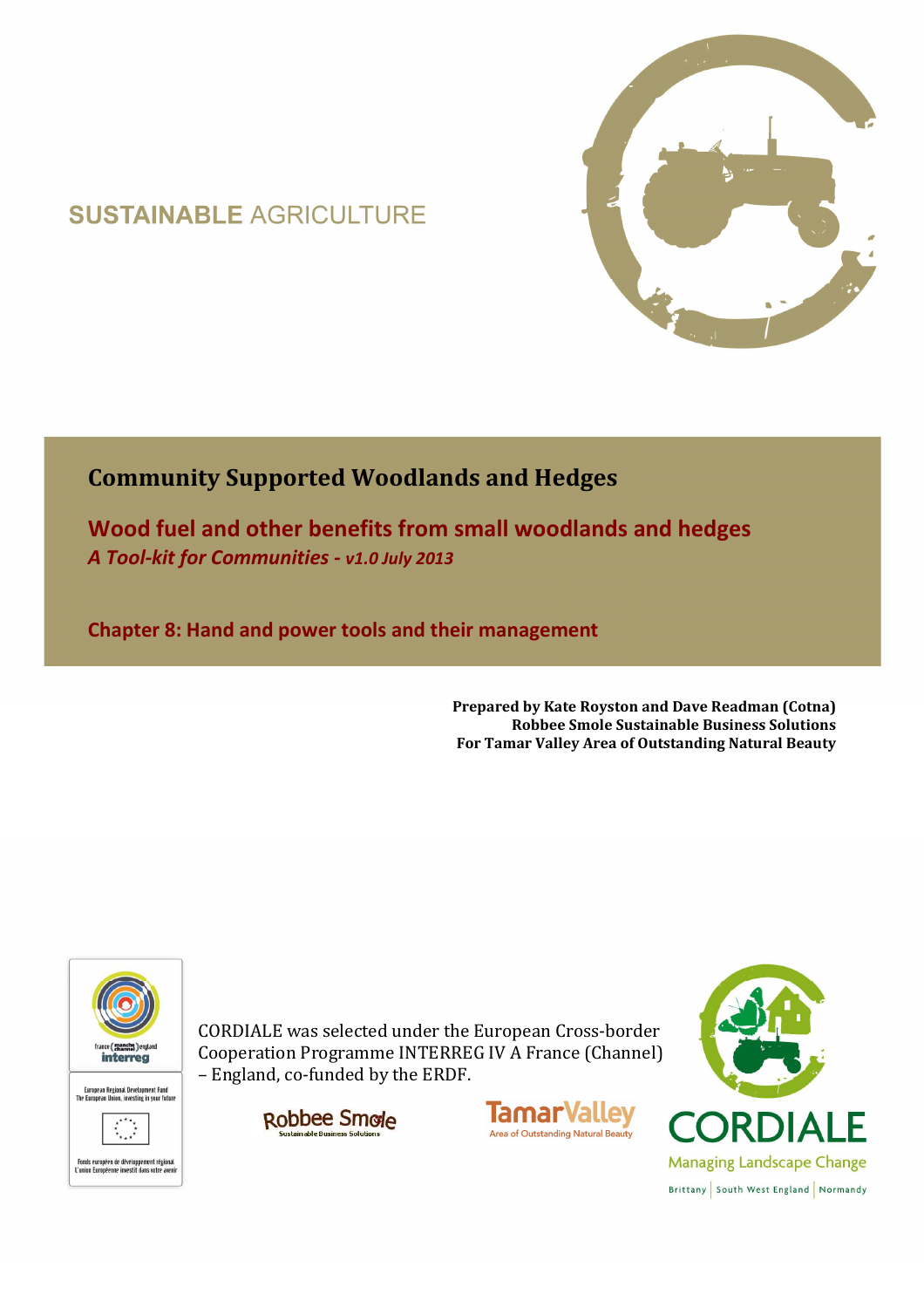## **Chapter 8 Hand and power tools and their management**

Working in woodlands and with hedges will require access to sufficient numbers of suitable well-maintained and useable tools and equipment. These should include personal protection equipment (PPE), other hand and power tools and could be considered in three categories:

- o Simple tools best owned and brought to work days by individual group members
- o Community group tools owned by or available to the group
- o High value tools which may be owned by the group or available through, for example, an arrangement such as a tool or machinery ring.

### *8.1 Potential tools for hedge and woodland work*

**Personal tools (including personal protection equipment)** 

#### PPE

- o Thorn resistant gardening work gloves
- o Steel toe cap safety boots or wellies
- o Waterproof, preferably waxed cotton / thornproof jacket
- o Safety glasses

#### **The Community Group's tools and PPE**

- PPE
	- o First Aid kit sufficient for the group and relevant to the risk assessment
	- o Hard hats, ear defenders, safety glasses
	- o Hedging gauntlets

#### Power tools

o Strimmer

# **Higher value equipment pool**

#### Hand tools

- o Larger hand winch, strops, hawser and ropes
- o Fencing tools, bars, spare wire, staples
- o Spades, forks, mattocks

#### Hand tools

- o Pruning saw or 21" triangular bowsaw
- o Billhook or small handaxe
- o Loppers
- o Secateurs
- o Garden shears

#### Hand tools

- o Billhooks, handaxes
- o Felling axe, splitting axe
- o Felling lever
- o Timber tongs and other hand lifting tools
- o Hand winch, strops & ropes
- o Long pruning saw
- o Loppers, larger bowsaws
- o Wheelbarrow to move equipment on site
- o Tea making kit: Kelly storm kettle or burner
- o Slashers, reap hook and grass hook
- o Tree planting spades
- o Pitchfork
- o Fencing pliers, hammers
- o Lump hammer and sledgehammer

#### Power tools

- o Chainsaws and associated toolkits, safety gear, fuel and oil cans in a fuel safe, first aid kit
- o Brushcutter
- o Quad bike and trailer
- o Long pole power multi tool for high branches